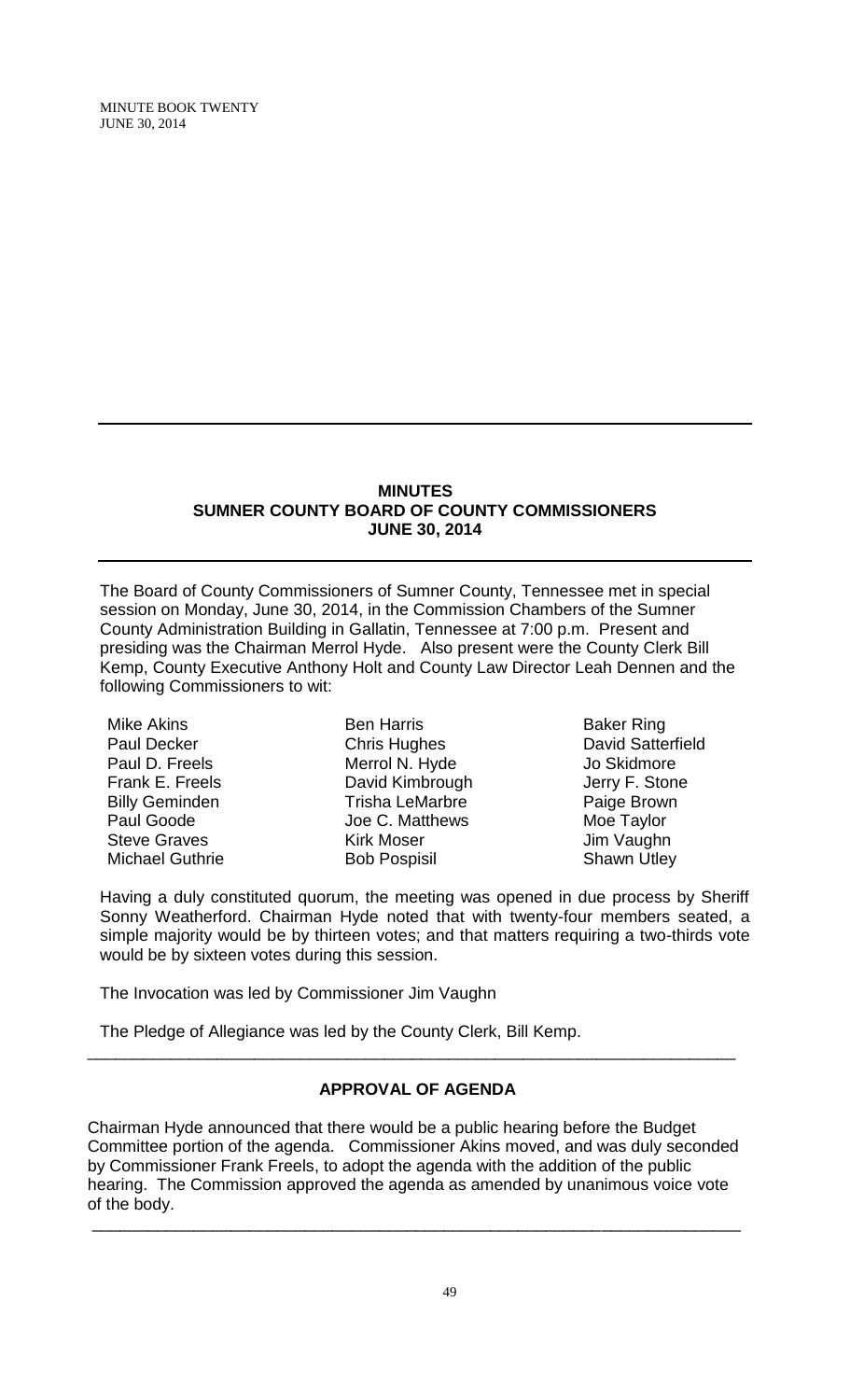## **READING OF THE CALL**

Chairman Hyde directed Clerk Kemp to read the following notice into the record:

### **NOTICE OF SPECIAL CALLED MEETINGS OF THE SUMNER COUNTY EDUCATION COMMITTEE, BUDGET COMMITTEE AND THE SUMNER COUNTY COMMISSION**

 **Pursuant to Tennessee Code Annotated Sections 5-5-104 & 105, a Special Called Meeting of the Sumner County Education Committee** is called for **Monday, June 30, 2014 at 5:30 p.m. (**local time) at the Sumner County Administration Building, Commission Chambers, 355 North Belvedere Drive, Gallatin, Tennessee 37066, and a **Special Called Meeting of the Sumner County Budget Committee** is called for **Monday, June 30, 2014 6:00 p.m. (**local time) at the Sumner County Administration Building, Commission Chambers, 355 North Belvedere Drive, Gallatin, Tennessee 37066, and a **Special Called Meeting of the Sumner County Commission** is called for **Monday, June 30, 2014 at 7:00 p.m.** (local time) at the Sumner County Administration Building, Commission Chambers, 355 North Belvedere Drive, Gallatin, Tennessee 37066.

 The purpose of the special called meetings is to discuss, consider and possibly vote on the following:

(1) Continuation budgets for all county and school board budgets and funds; and

(2) Any and All items related to the 2014-2015 Budgets for the County including but not limited to County General, Debt Service and Highway Budgets and all Board of Education Budgets; and

(3) 2014 Certified Tax Rate; and

(4) Any and All items relating to the bids for the construction of the Burrus Elementary School.

 The County Executive has called this special meeting. Anyone having an interest, desiring to comment or ask questions concerning the above referenced issues is invited to attend these meetings.

\_\_\_\_\_\_\_\_\_\_\_\_\_\_\_\_\_\_\_\_\_\_\_\_\_\_\_\_\_\_\_\_\_\_\_\_\_\_\_\_\_\_\_\_\_\_\_\_\_\_\_\_\_\_\_\_\_\_\_\_\_\_

## **RECOGNITION OF THE PUBLIC**

 Chairman Hyde opened the floor to allow the public to speak concerning any matter on the agenda. With no one wishing to speak, recognition of the public was closed.

\_\_\_\_\_\_\_\_\_\_\_\_\_\_\_\_\_\_\_\_\_\_\_\_\_\_\_\_\_\_\_\_\_\_\_\_\_\_\_\_\_\_\_\_\_\_\_\_\_\_\_\_\_\_\_\_\_\_\_\_\_\_\_\_\_\_\_\_\_

## **REPORT OF THE CHAIR**

 **\_\_\_\_\_\_\_\_\_\_\_\_\_\_\_\_\_\_\_\_\_\_\_\_\_\_\_\_\_\_\_\_\_\_\_\_\_\_\_\_\_\_\_\_\_\_\_\_\_\_\_\_\_\_\_\_\_\_\_\_\_\_\_\_\_\_\_\_\_**

Chairman Hyde had no report.

## **EDUCATION COMMITTEE**

Commissioner Decker reported that the Education Committee met in special session prior to the Commission meeting and approved the Burrus Elementary School project. The Project was then moved forward to the Budget Committee for consideration.

**\_\_\_\_\_\_\_\_\_\_\_\_\_\_\_\_\_\_\_\_\_\_\_\_\_\_\_\_\_\_\_\_\_\_\_\_\_\_\_\_\_\_\_\_\_\_\_\_\_\_\_\_\_\_\_\_\_\_\_\_\_\_\_\_\_\_\_\_\_**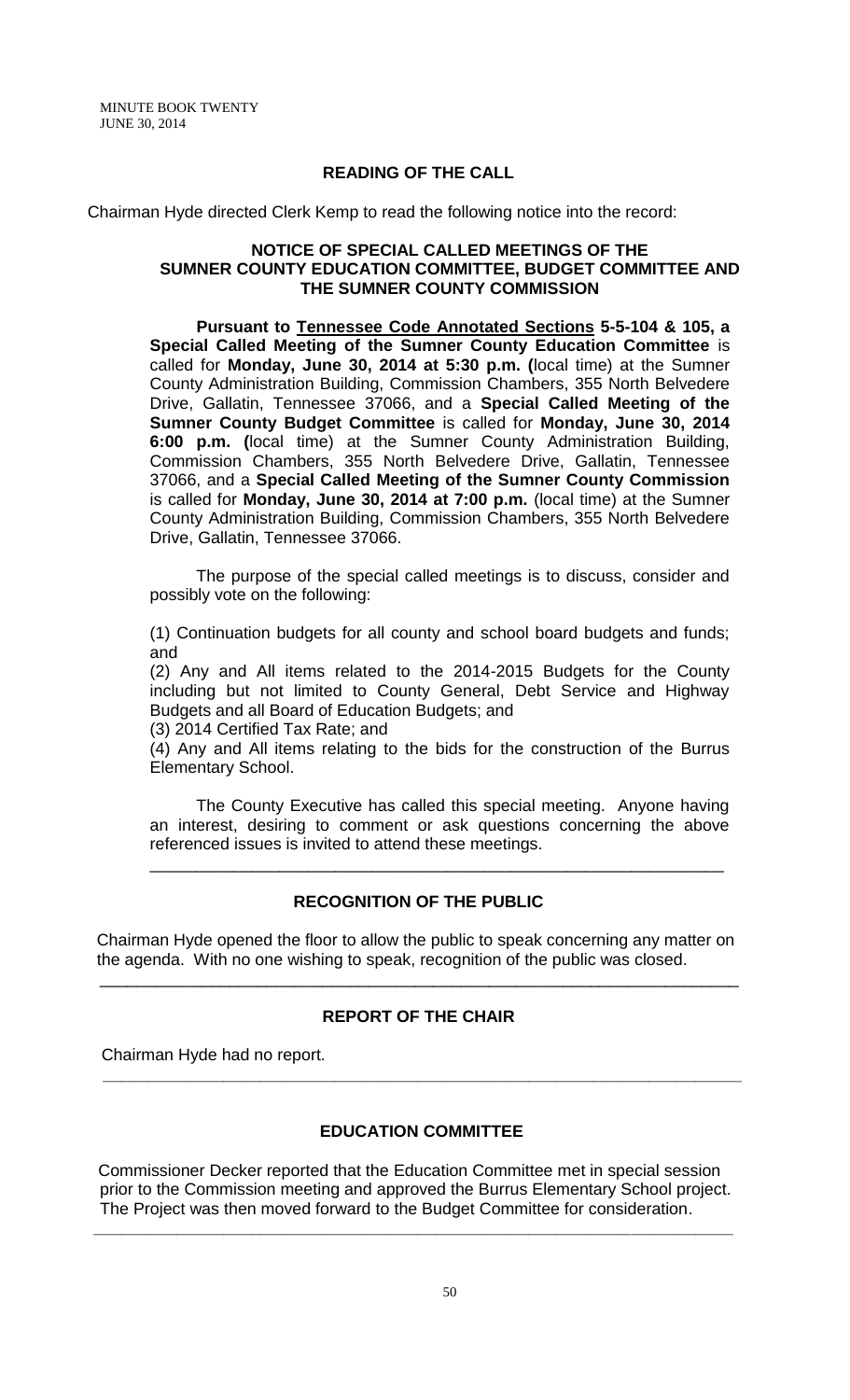### **BUDGET COMMITTEE**

Chairman Hyde declared a public hearing open. With none wishing to speak, he declared the public hearing closed.

Commissioner Stone introduced the following resolution and moved for approval. Commissioner Vaughn.

## **1406S-01 A RESOLUTION MAKING APPROPRIATIONS FOR THE VARIOUS FUNDS, DEPARTMENTS, INSTITUTIONS, OFFICES AND AGENCIES OF SUMNER COUNTY, TENNESSEE FOR THE FISCAL YEAR BEGINNING JULY 1, 2014 AND ENDING JUNE 30, 2015**

 **BE IT RESOLVED** by the Board of County Commissioners of Sumner County, Tennessee, assembled in special session on the 30<sup>th</sup> day of June 2014 that the amounts hereafter set out are hereby appropriated for the purpose of meeting the expenses of the various funds, departments, institutions, offices and agencies of Sumner County, Tennessee, for the capital outlay, and for meeting the payment of principal and interest on the County's debt maturing during the fiscal year beginning July 1, 2014 and ending June 30, 2015 according to the following schedule.

#### **General Fund**

| <b>General Government</b>             |               |           |
|---------------------------------------|---------------|-----------|
| County Commission                     | $\mathbf{\$}$ | 297,420   |
| Board of Equalization                 |               | 10,250    |
| <b>Other Boards and Committees</b>    |               | 18,000    |
| County Executive                      |               | 366,325   |
| County Attorney                       |               | 485,468   |
| Election Commission                   |               | 710,696   |
| Register of Deeds                     |               | 775,284   |
| Building (Construction & Development) |               | 907,265   |
| County Buildings                      |               | 1,870,543 |
| Archives                              |               | 82,551    |
| <b>Risk Management</b>                |               | 823,149   |
| Finance                               |               |           |
| <b>Finance Department</b>             |               | 1,385,435 |
| <b>Property Assessor</b>              |               | 703,080   |
| Reappraisal Program                   |               | 681,103   |
| <b>County Trustee</b>                 |               | 573,532   |
| County Clerk                          |               | 1,544,214 |
| Data Processing                       |               | 136,271   |
| <b>Administration of Justice</b>      |               |           |
| Circuit Court                         |               | 1,698,287 |
| General Sessions Court (New Judge)    |               | 215,000   |
| General Sessions Judge I              |               | 300,278   |
| Drug Court                            |               | 229,494   |
| Chancery Court                        |               | 708,796   |
| Juvenile Court                        |               | 552,209   |
| District Attorney General             |               | 3,600     |
| Judicial Commissioners                |               | 381,504   |
| Other Administration of Justice       |               | 180,757   |
| Probation Services (CASP)             |               | 413,491   |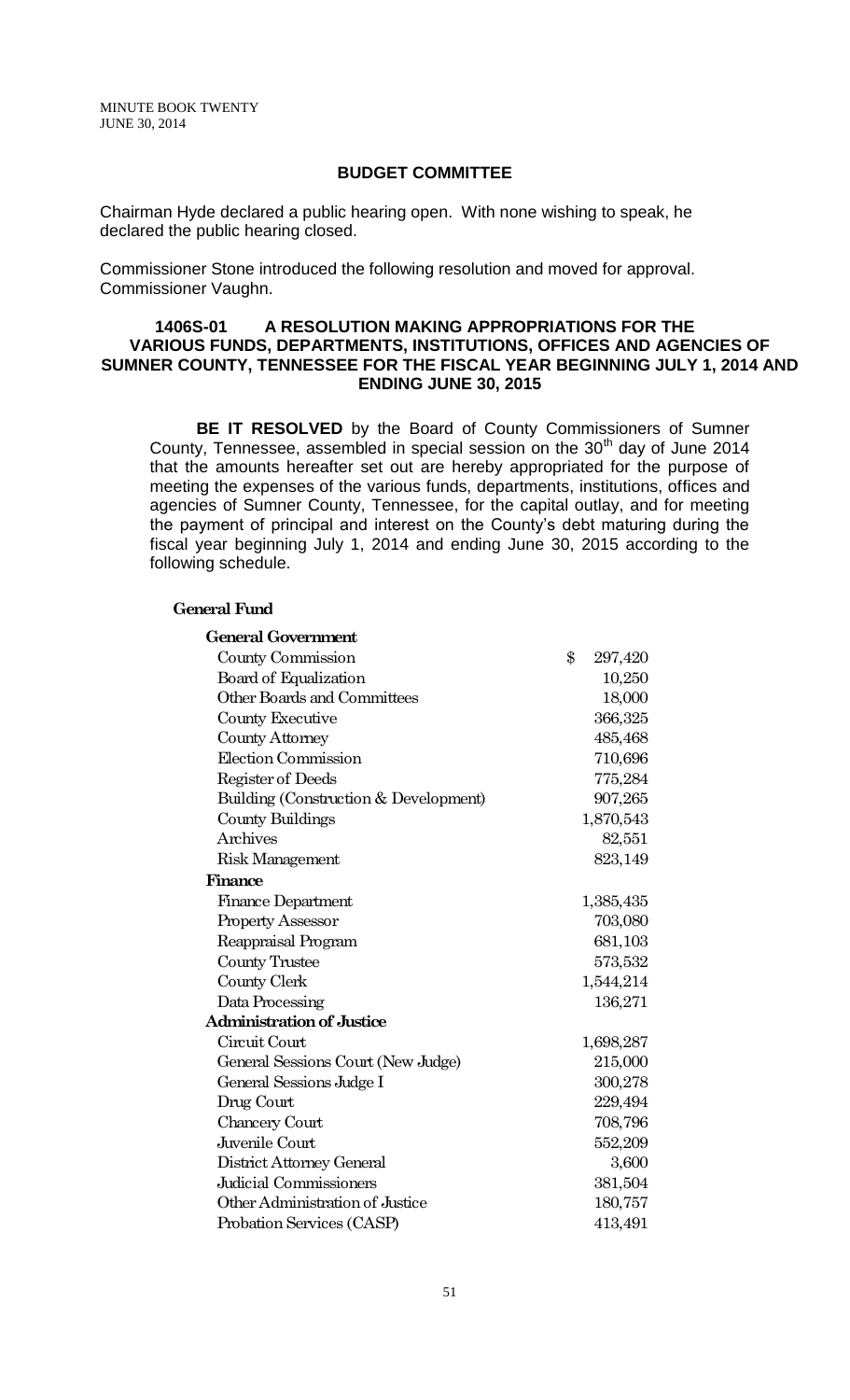| <b>Public Safety</b>                     |                             |
|------------------------------------------|-----------------------------|
| Sheriff's Office                         | 10,207,145                  |
| Sexual Offender Registry                 | 28,000                      |
| Jail                                     | 8,772,870                   |
| Juvenile Services                        | 607,969                     |
| Fire Prevention and Protection           | 2,000                       |
| <b>Rural Fire Protections</b>            | 168,000                     |
| <b>Emergency Management Agency</b>       | 255,953                     |
| <b>County Coroner/Medical Examiner</b>   | 58,850                      |
| Other Public Safety-Dispatching          | 104,032                     |
| <b>Public Health &amp; Welfare</b>       |                             |
| <b>Local Health Center</b>               | 1,541,555                   |
| <b>Emergency Medical Services</b>        | 8,772,290                   |
| Appropriation to State                   | 197,655                     |
| General Welfare Assistance               | 4,000                       |
| <b>Child Welfare Assistance</b>          | 1,000                       |
| Social, Cultural, and Recreational       |                             |
| Senior Citizens Assistance               | 286,500                     |
| Libraries                                | 2,002,104                   |
| <b>Agriculture and Natural Resources</b> |                             |
| <b>Agricultural Extension Service</b>    | 444,951                     |
| Soil Conservation                        | 56,507                      |
| <b>Other General Government</b>          |                             |
| Tourism                                  | 380,000                     |
| <b>Industrial Development</b>            | 60,000                      |
| Veteran's Services                       | 62,509                      |
| Other County Expenses                    | 600,000                     |
| Contributions to Other Agencies          | 477,171                     |
| <b>Employee Benefits</b>                 | 123,500                     |
| Miscellaneous                            | 136,383                     |
| <b>Highways</b>                          |                             |
| Highways                                 | 15,000                      |
| <b>Total General Fund</b>                | $\frac{1}{2}$<br>51,419,947 |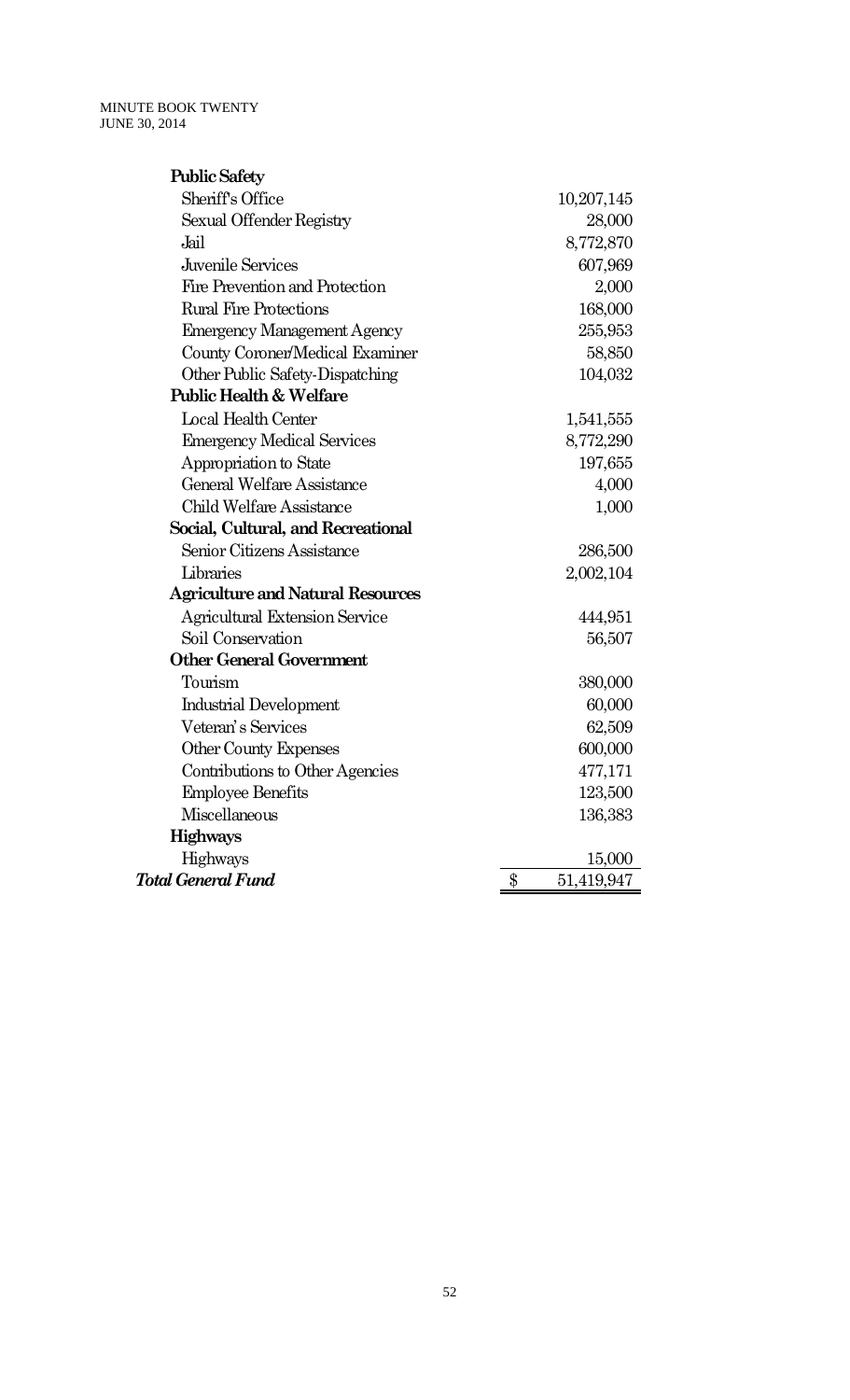| <b>Courthouse and Jail Maintenance</b>            |                 |            |
|---------------------------------------------------|-----------------|------------|
| General Government                                | \$              | 639,897    |
| Debt Service                                      |                 | 4,481      |
| <b>Total Courthouse and Jail Maintenance Fund</b> | $\overline{\$}$ | 644,378    |
| Drug Control Fund                                 |                 |            |
| Drug Enforcement                                  | \$              | 100,000    |
| <b>Total Drug Control Fund</b>                    | $\overline{\$}$ | 100,000    |
| <b>General Debt Service Fund</b>                  |                 |            |
| General Government - Principal                    | \$              | 547,395    |
| Education - Principal                             |                 | 10,347,605 |
| General Government - Interest                     |                 | 266,517    |
| <b>Education</b> - Interest                       |                 | 5,087,146  |
| General Government - Other                        |                 | 336,500    |
| Education - Other                                 |                 | 2,500      |
| <b>Other Financing Uses</b>                       |                 | 4,937,826  |
| <b>Total General Debt Service Fund</b>            | \$              | 21,525,489 |
| <b>Capital Projects Fund</b>                      |                 |            |
| General Administration Projects                   | \$              | 127,500    |
| Other General Government Projects                 |                 | 1,343,000  |
| <b>Public Safety Projects</b>                     |                 | 497,625    |
| Public Health and Welfare Projects                |                 | 360,000    |
| Social, Cultural, and Recreational Projects       |                 | 280,000    |
| <b>Educational Capital Projects</b>               |                 | 17,946,172 |
| Total Capital Projects Fund                       | \$              | 20,554,297 |
| <b>Highway/Public Works Fund</b>                  |                 |            |
| Administration                                    | \$              | 192,883    |
| Highway and Bridge Maintenance                    |                 | 3,227,021  |
| Operation and Maintenance of Equipment            |                 | 1,205,294  |
| <b>Quarry Operations</b>                          |                 | 28,500     |
| <b>Litter Collections</b>                         |                 | 70,500     |
| Other Charges                                     |                 | 272,921    |
| <b>Employee Benefits</b>                          |                 | 906,755    |
| Capital Outlay                                    |                 | 317,200    |
| Total Highway/Public Works Fund                   | \$              | 6,221,075  |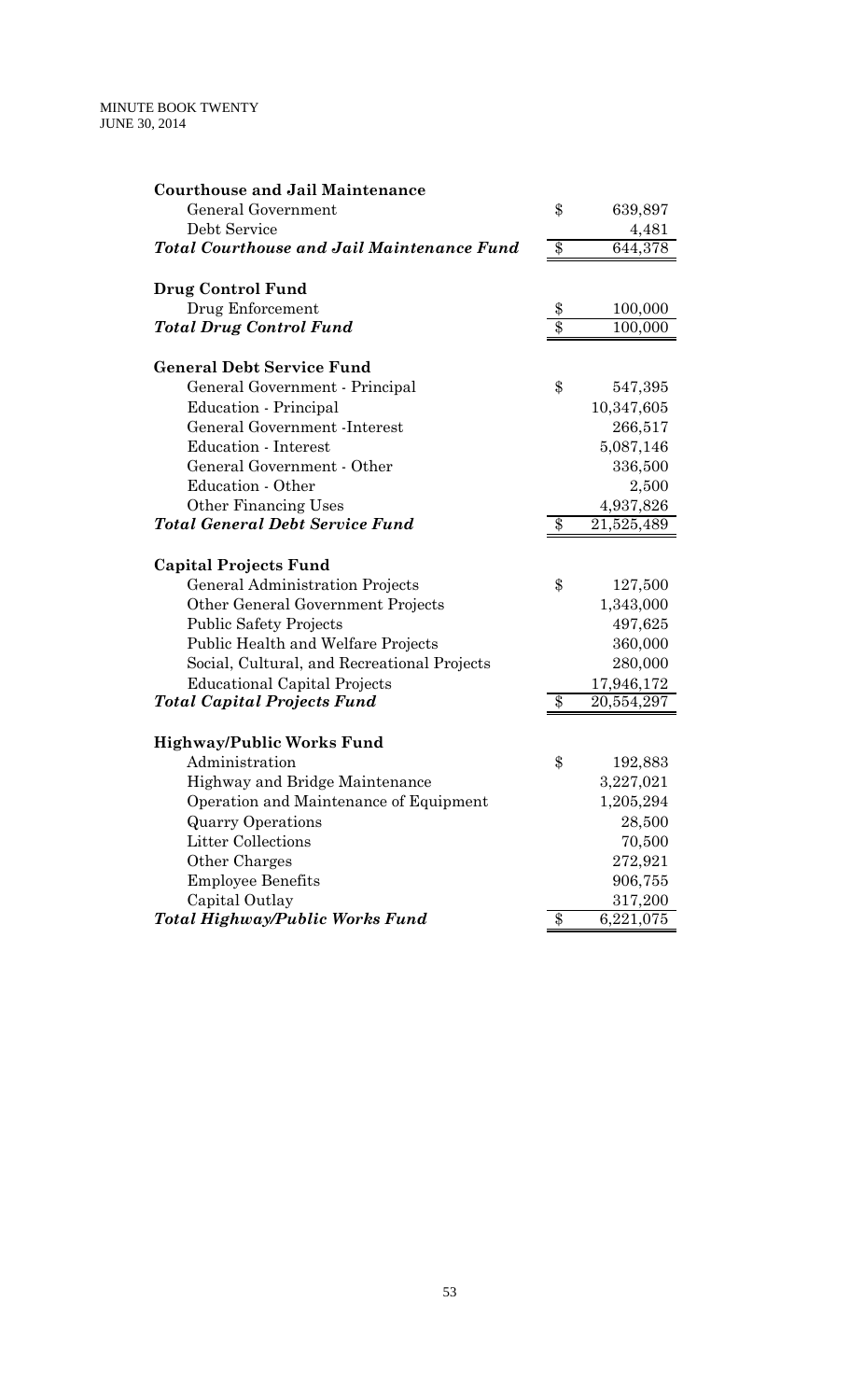**BE IT FURTHER RESOLVED,** pursuant to the 2002 Financial Management Act, 2012 Financial Management Act, and the 1981 Local Optional Law, that if the need shall arise, the Budget Committee may, with the approval of any official, head of any department or division which may be affected, may transfer any amount within any major appropriation category. Also, the approval of the County Board of Commissioners must be obtained as required by law for transfers between major appropriation categories within the same fund.

Aforesaid authorization shall clearly state the reasons for the transfer, but this provision shall in no case whatsoever be construed as authorizing transfers from one fund to another but shall apply solely to transfers within a certain fund.

**BE IT FURTHER RESOLVED** that any appropriations made by this resolution, which cover the same purpose for which a specific appropriation is made by statute, are made in lieu of but not in addition to said statutory appropriation. The salary, wages, or remuneration of each officer, employee, or agent of the County shall not be in excess of the amounts authorized by existing law or as set forth in the estimate of expenditures which accompanies this resolution. Provided, however, that appropriations for such salaries, wages or other remuneration hereby authorized shall in no case be construed as permitting expenditures for an office, agency, institution, division or department of the County in excess of the appropriation made herein for such office, agency, institution, division or department of the County. Such appropriation shall constitute the limit to the expenditures of any office, agency, institution, division or department for the fiscal year ending June 30, 2015. The aggregate expenditures for any item of appropriation shall in no instance be more than the amount herein appropriated for such item.

**BE IT FURTHER RESOLVED** that the detailed "Sumner County Government Consolidated Annual Budget for the Fiscal Year Ended June 30, 2015" is adopted by reference for line-item detail.

**BE IT FURTHER RESOLVED** that any resolution which may hereafter be presented to the Board of County Commissioners providing for appropriations in addition to those made by this Budget Appropriation Resolution shall specifically provide sufficient revenue or other funds, actually to be provided during the fiscal year in which the expenditure is to be made, to meet such additional appropriations.

**BE IT FURTHER RESOLVED** that there is hereby appropriated for State approved projects such amount or amounts as may from time-to-time be approved by contract with the State of Tennessee Department of Transportation.

**BE IT FURTHER REOLVED** that the County Executive and County Clerk are hereby authorized to borrow money on revenue anticipation notes, provided such notes are first approved by the Director of Local Finance, to pay for the expenses herein authorized until the taxes and other revenue for the fiscal year 2014-2015 have been collected. The proceeds of loans for each individual fund shall not exceed 60% of the appropriations of each individual fund and shall only be used to pay the expenses and other requirements of the fund for which the loan is made. The loan shall be paid out of revenue from the fund for which money is borrowed. The notes evidencing the loans authorized under this section shall be issued under the applicable sections of Title 9, Chapter 21, Tennessee Code Annotated. Said notes shall be signed by the County Executive and countersigned by the County Clerk and shall mature and be paid in full without renewal no later than June 30, 2015.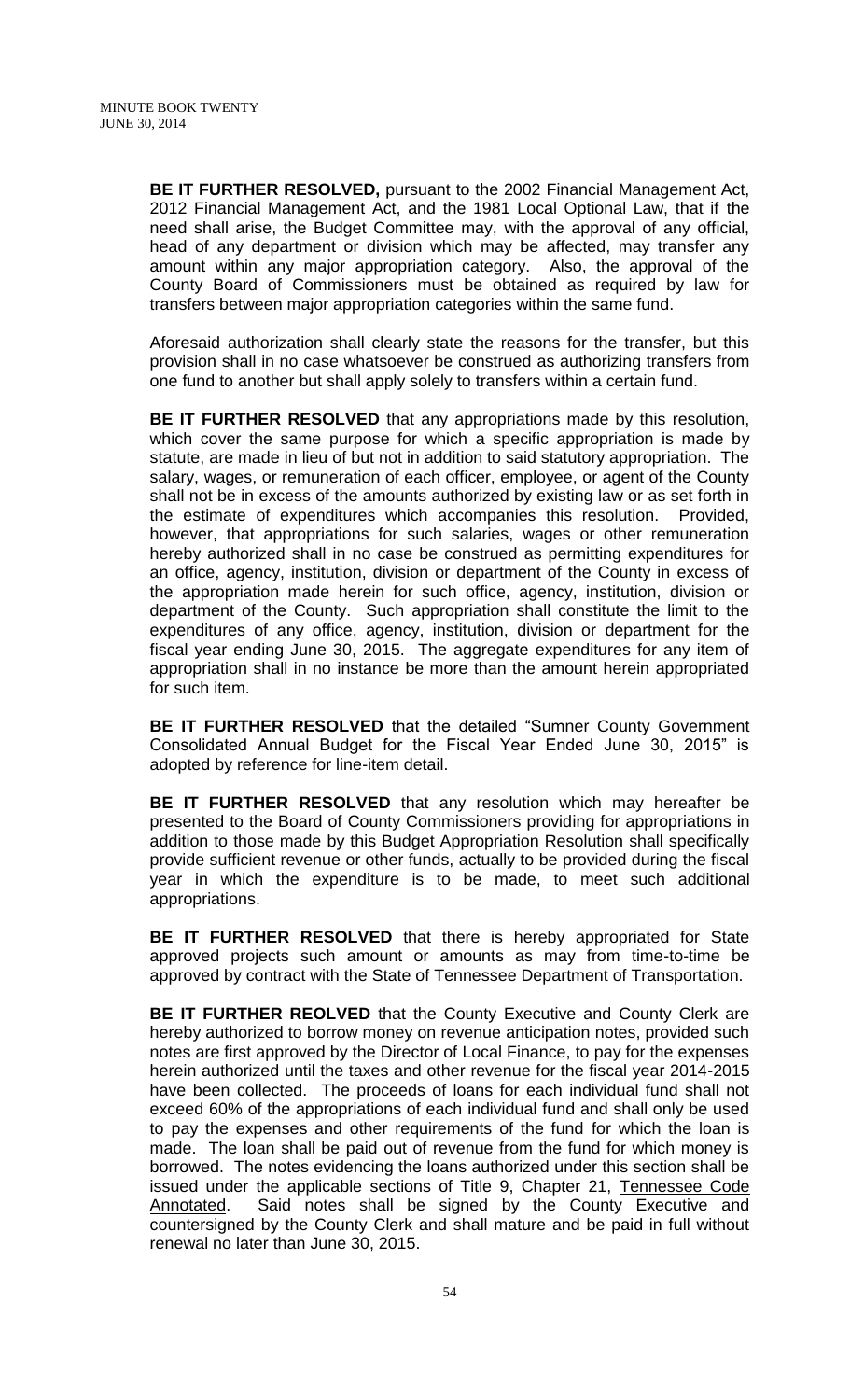**BE IT FURTHER RESOLVED** that the delinquent county property taxes for the year 2013 and prior years and the interest and penalty thereon collected during the year ending June 30, 2015 shall be apportioned to the various County funds according to the subdivision of the tax levy for the year 2013. The Clerk and Master and the Trustee are hereby authorized and directed to make such apportionment accordingly.

**BE IT FURTHER RESOLVED** that all unencumbered balances of appropriations remaining at the end of the fiscal year shall lapse and be of no further effect at the end of the fiscal year at June 30, 2015.

**BE IT FURTHER RESOLVED** that any resolution or part of a resolution which has been passed by the Board of County Commissioners that is in conflict with any provision in this resolution is hereby repealed.

**BE IT FURTHER RESOLVED** that this resolution shall take effect from and after its passage and its provisions shall be in force from and after July 1, 2014. This resolution shall be spread upon the minutes of the Board of County Commissioners.

PASSED THIS 30<sup>th</sup> DAY OF JUNE 2014

\_\_\_\_\_\_\_\_\_\_\_\_\_\_\_\_\_\_\_\_\_\_\_\_\_\_\_\_\_\_\_\_\_\_\_\_\_\_\_\_\_\_\_\_\_\_\_\_\_\_\_\_\_\_\_\_\_\_\_\_\_\_\_\_\_\_\_\_\_\_\_\_

 $\overline{\phantom{a}}$  , and the contract of the contract of the contract of the contract of the contract of the contract of the contract of the contract of the contract of the contract of the contract of the contract of the contrac

**County Executive County Clerk** 

 This Resolution shall become effective upon passage, the public welfare requiring it. \_\_\_\_\_\_\_\_\_\_\_\_\_\_\_\_\_\_\_\_\_\_\_\_\_\_\_\_\_\_\_\_\_\_\_\_\_\_\_\_\_\_\_\_\_\_\_\_\_\_\_\_\_\_\_\_\_\_\_\_\_\_\_\_\_\_\_\_\_\_\_\_\_\_

The electronic vote was recorded in the following manner:

| Akins        | Taylor          |       | Geminden      |          |
|--------------|-----------------|-------|---------------|----------|
| <b>Utley</b> | Graves          | Y     | Satterfield   | Y        |
| F. Freels    | <b>Matthews</b> | N     | <b>Harris</b> |          |
| Ring         | <b>Brown</b>    | Y     | Vaughn        | Y        |
| LeMarbre     | Moser           | Y     | <b>Decker</b> | Y        |
| Hyde         | Hughes          | N     | Kimbrough     | N        |
| Goode        | Skidmore        | Y     | P. Freels     |          |
| <b>Stone</b> | Guthrie         | Y     | Pospisil      | V        |
| 1406S-01     | <b>Yes: 21</b>  | No: 3 | Abs: $0$      | 07:04 PM |

Chairman Hyde declared the 2014-15 County General budget approved on the first and final reading.

Commissioner Stone introduced the following resolution and moved for approval. Commissioner Harris.

\_\_\_\_\_\_\_\_\_\_\_\_\_\_\_\_\_\_\_\_\_\_\_\_\_\_\_\_\_\_\_\_\_\_\_\_\_\_\_\_\_\_\_\_\_\_\_\_\_\_\_\_\_\_\_\_\_\_\_\_\_\_\_\_\_\_\_

**1406S-02 A RESOLUTION MAKING APPROPRIATIONS TO NON-PROFIT CHARITABLE ORGANIZATIONS OF SUMNER COUNTY, TENNESSEE FOR THE FISCAL YEAR BEGINNING JULY 1, 2014 AND ENDING JUNE 30, 2015**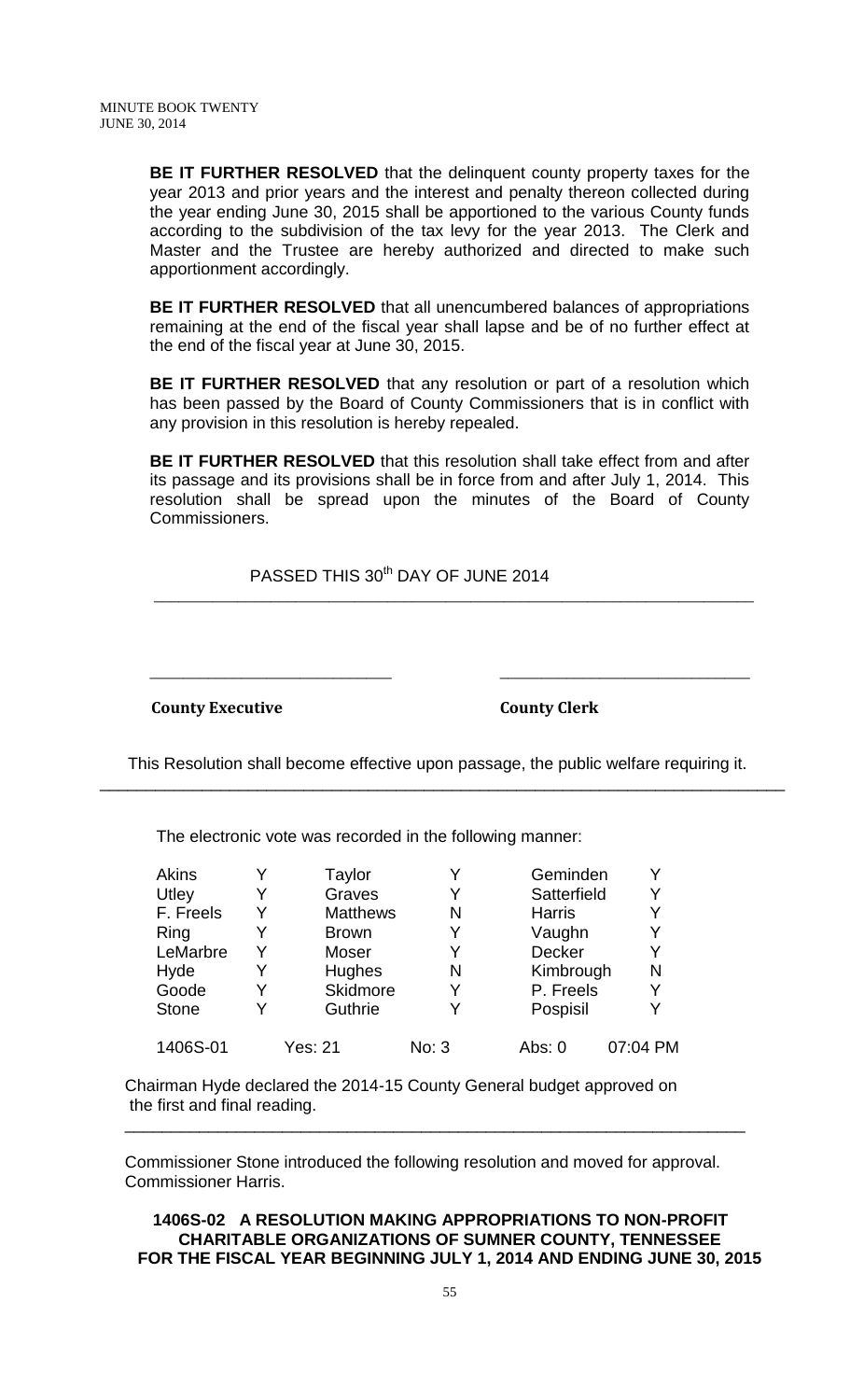**WHEREAS,** Section 5-9-109, of the Tennessee Code Annotated, authorizes the County Legislative Body to make appropriations to non-profit charitable organizations; and

**WHEREAS,** the Sumner County Legislative Body recognizes that the various non-profit charitable organizations located in Sumner County are in need of funds to carry on their non-profit charitable work; and

**WHEREAS,** it is the expressed interest of the County Commission of Sumner County in providing these funds to non-profit charitable organizations to be fully in compliance with the Rules of the Comptroller of the Treasury, with Section 5-9- 109 of the Tennessee Code Annotated, and with any and all other laws and prior resolutions of this body which may apply to county appropriations to non-profit organizations;

**THEREFORE BE IT RESOLVED** by the Sumner County Board of County Commissioners meeting in special session on the  $30<sup>th</sup>$  day of June 2014 that the following be appropriated.

| Senior Citizens-Gallatin                    | \$             | 13,000  |
|---------------------------------------------|----------------|---------|
| Senior Citizens-Hendersonville              |                | 12,000  |
| Senior Citizens-White House                 |                | 9,500   |
| Senior Citizens-Portland                    |                | 9,000   |
| Senior Citizens-Westmoreland                |                | 3,000   |
| Tourism Board                               |                | 380,000 |
| <b>Forward Sumner</b>                       |                | 60,000  |
| <b>State Forestry Division</b>              |                | 2,000   |
| Cottontown Fire Department                  |                | 14,000  |
| <b>Gallatin Fire Department</b>             |                | 14,000  |
| <b>Highland Fire Department 1</b>           |                | 14,000  |
| <b>Highland Fire Department 2</b>           |                | 14,000  |
| Number One Fire Department                  |                | 14,000  |
| Oak Grove Fire Department 1                 |                | 14,000  |
| Oak Grove Fire Department 2                 |                | 14,000  |
| Shackle Island Fire Department              |                | 14,000  |
| Southeast Fire Department Castalian Springs |                | 14,000  |
| Southeast Fire Department-Bethpage          |                | 14,000  |
| Westmoreland Volunteer Fire Department      |                | 14,000  |
| White House Volunteer Fire Department       |                | 14,000  |
| Ashley's Place                              |                | 5,000   |
| Crisis Pregnancy Center                     |                | 2,500   |
| HomeSafe                                    |                | 2,500   |
| Mid-Cumberland HRA                          |                | 17,671  |
| Regional Transportation Authority           |                | 14,500  |
| TN Rehabilitation Center                    |                | 141,175 |
| Salvus Center                               |                | 5,000   |
| TN Small Business Development Center        |                | 5,000   |
| <b>VSCC Adult Education Program</b>         |                | 40,000  |
| <b>Sumner County Resource Authority</b>     |                | 100,000 |
| <b>Total Non-Profit Appropriations</b>      | $\mathbf{\$\}$ | 989,846 |

 **BE IT FURTHER RESOLVED** that the appropriations are made subject to the following conditions: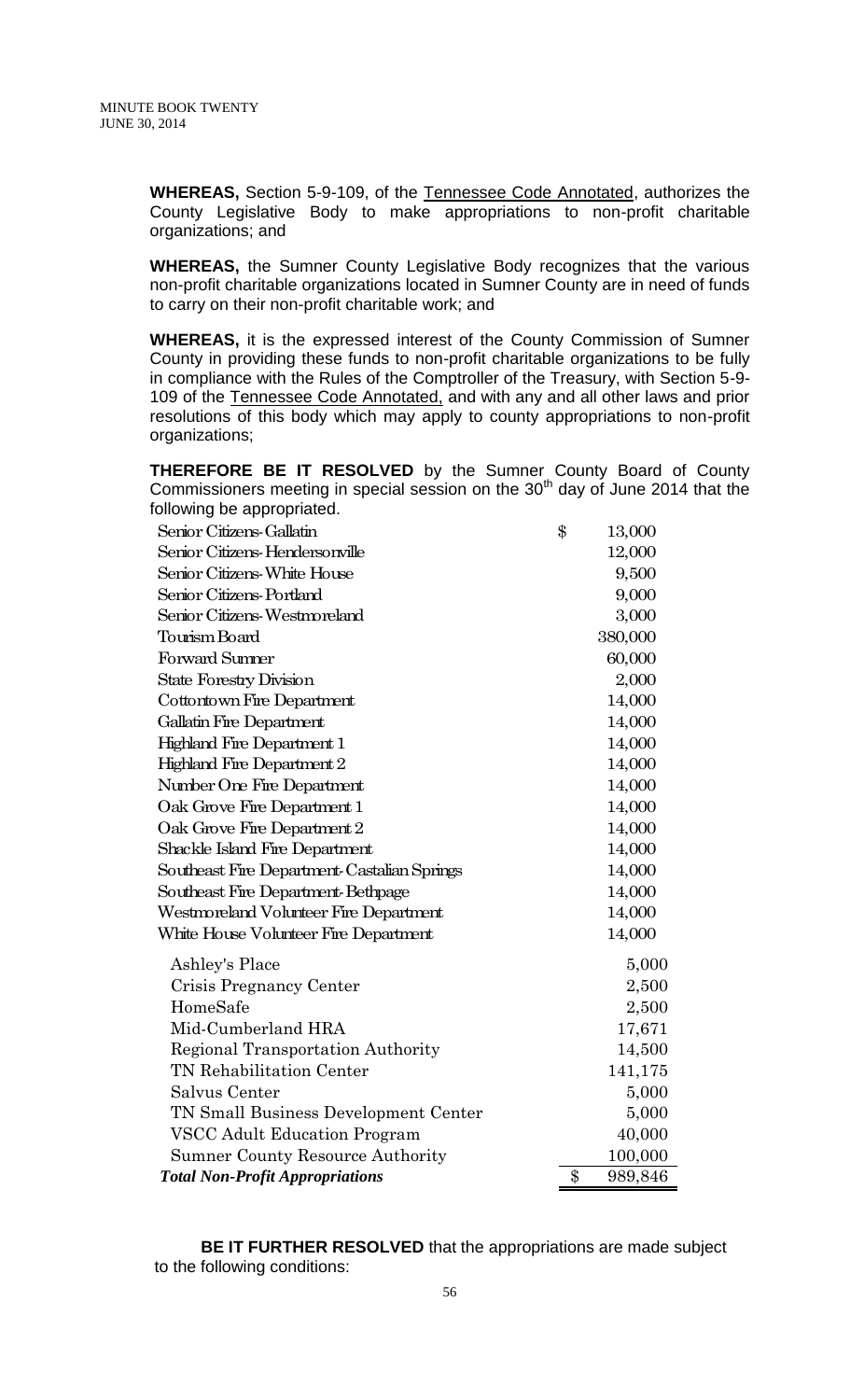- 1) The non-profit charitable organizations to which funds are appropriated shall file, with the County Clerk and the disbursing official, a copy of an annual report of its business affairs and transactions and the proposed use of the County's funds in accordance with rules promulgated by the Comptroller of the Treasury. Such annual report shall be prepared and certified by the Chief Financial Officer of such non-profit organization in accordance with Section 5-9-109(c) of the Tennessee Code Annotated.
- 2) Said funds must only be used by the named non-profit charitable organization in furtherance of their non-profit charitable purposes benefiting the general welfare of the residents of the County.
- 3) All amounts paid to the tourism board are limited to the lesser of the budgeted amount or the hotel/motel tax collections less the applicable Trustee's commission.

\_\_\_\_\_\_\_\_\_\_\_\_\_\_\_\_\_\_\_\_\_\_\_\_\_\_\_\_\_\_\_\_\_\_\_\_\_\_\_\_\_\_\_\_\_\_\_\_\_\_\_\_\_\_\_\_\_\_\_\_\_\_\_\_\_\_\_\_

Commissioner Matthews moved, seconded by Commissioner Brown, to amend the non-profit resolution to reduce the Forward Sumner contribution by \$20,000.00 to \$40,000.00 from the budgeted \$60,000.00.

County Executive Anthony Holt stated that Forward Sumner contributed to the new vision for infrastructure in Sumner County and helped with the attraction of industry.

Commissioner Matthews moved, seconded by Commissioner Taylor, to suspend the rules to allow Jimmy Johnson of Forward Sumner to speak to the Commission. The motion carried and Mr. Johnson stated that the fundraising goals of Forward Sumner would bring the total budget to \$350,000.00.

Chairman Hyde noted corrections to figures in the resolution, as reflected in the resolution.

The electronic vote was recorded in the following manner:

| Ν                | Taylor       | Ν      | Geminden        | N        |
|------------------|--------------|--------|-----------------|----------|
| N                | Satterfield  | N      | <b>Matthews</b> |          |
| N                | Ring         | N      | <b>Brown</b>    |          |
| N                | LeMarbre     | N      | Moser           | N        |
| N                | Hyde         | N      | <b>Hughes</b>   |          |
| N                | Goode        | N      | Skidmore        | Y        |
| N                | <b>Stone</b> | N      | Guthrie         | N        |
| N                |              |        |                 |          |
| <b>AMENDMENT</b> | Yes: 4       | No: 18 | Abs: $0$        | 07:15 PM |
|                  |              |        |                 |          |

Chairman Hyde declared the amendment to the resolution failed passage.

The electronic vote on the main motion was recorded in the following manner:

| <b>Akins</b> |   | Taylor          |   | Geminden      | Y |
|--------------|---|-----------------|---|---------------|---|
| Utley        |   | Graves          | Y | Satterfield   | Y |
| F. Freels    | N | <b>Matthews</b> | N | <b>Harris</b> | Y |
| Ring         |   | <b>Brown</b>    | Y | Vaughn        | Y |
| LeMarbre     |   | Moser           | Υ | Decker        | Y |
| Hyde         |   | <b>Hughes</b>   | N | Kimbrough     | N |
| Goode        |   | Skidmore        | N | P. Freels     | Y |
| <b>Stone</b> |   | Guthrie         |   | Pospisil      | Y |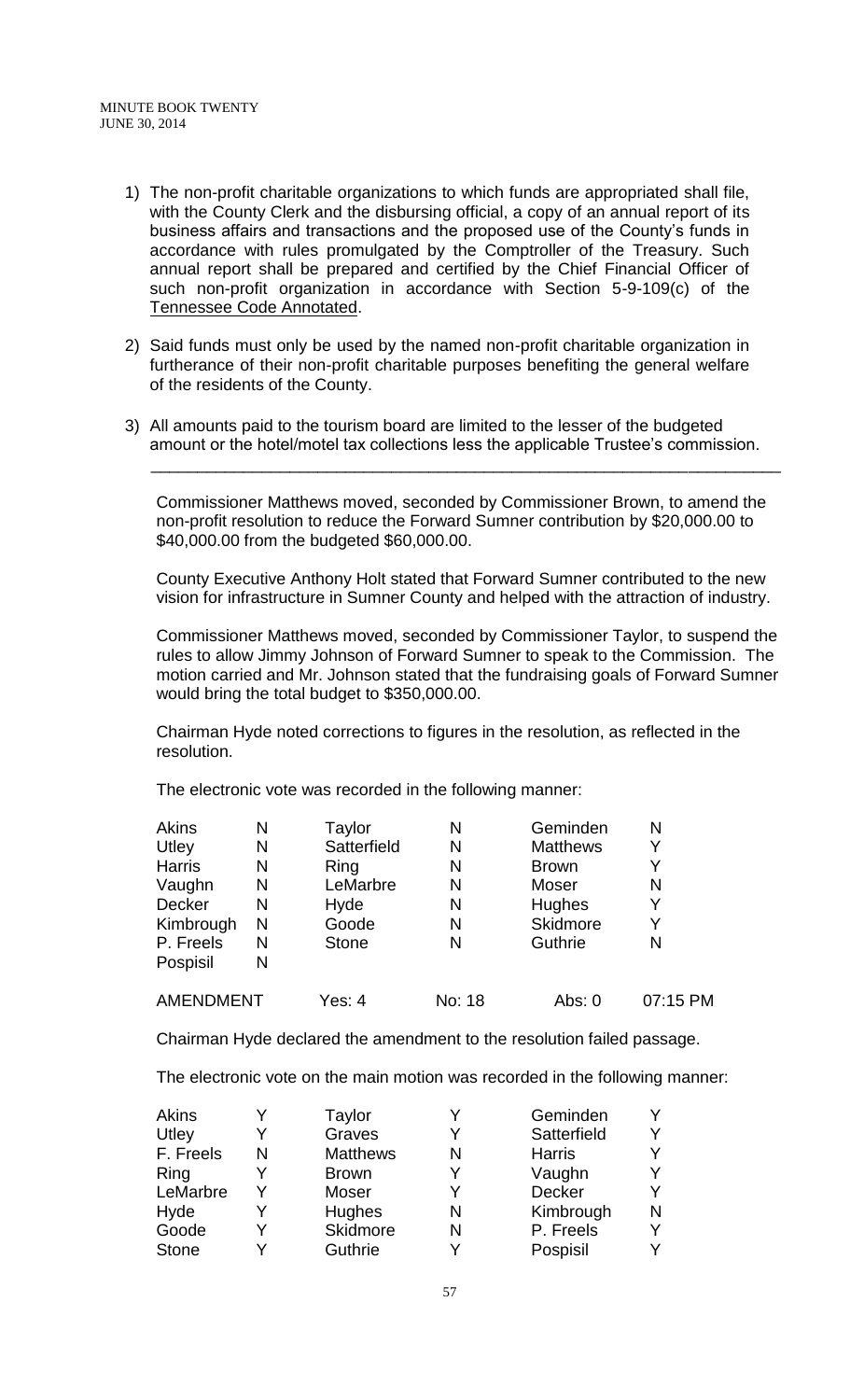| 1406S-02 | Yes: 19 | No: 5 | Abs: $0$ | 07:17 PM |
|----------|---------|-------|----------|----------|
|          |         |       |          |          |

Chairman Hyde declared the resolution 1406S-02 approved on the first and final reading.

\_\_\_\_\_\_\_\_\_\_\_\_\_\_\_\_\_\_\_\_\_\_\_\_\_\_\_\_\_\_\_\_\_\_\_\_\_\_\_\_\_\_\_\_\_\_\_\_\_\_\_\_\_\_\_\_\_\_

Commissioner Stone stated that Assessor of Property John C. Isbell has proposed a new tax rate of \$2.0807, an approximately 6-cent increase in the tax rate. He stated that the County Executive stated that he had not received certification from the State for the tax rate. The Budget Committee elected to take no action on setting of the tax rate. Commissioner Stone moved to take no action and Commissioner Goode seconded the motion.

Chairman Hyde recognized County Law Director Leah Dennen who stated that she had been in contact with the Comptroller's Office, Department of Local Finance and County Technical Assistance Service. She stated that it would be acceptable to pass a county budget without approving a tax rate at the same time. When the tax rate is approved, the budget would be necessarily adjusted accordingly.

The electronic vote was recorded in the following manner:

|                 |   | NO ACTION ON THE TAX RATE |       |               |          |
|-----------------|---|---------------------------|-------|---------------|----------|
| Akins           |   | <b>Taylor</b>             | Y     | Geminden      | Y        |
| Utley           |   | Graves                    | Y     | Satterfield   | Y        |
| F. Freels       |   | <b>Matthews</b>           | Y     | <b>Harris</b> | Y        |
| Ring            |   | <b>Brown</b>              | Y     | Vaughn        | Y        |
| LeMarbre        | Y | <b>Decker</b>             | Y     | Hyde          | Y        |
| Hughes          | N | Kimbrough                 | Y     | Goode         | Y        |
| Skidmore        |   | P. Freels                 | Y     | <b>Stone</b>  | Y        |
| Guthrie         | Y | Pospisil                  | Y     |               |          |
| <b>TAX-RATE</b> |   | Yes: 22                   | No: 1 | Abs: 0        | 07:20 PM |

Chairman Hyde declared no action was taken the tax rate resolution.

Commissioner Stone moved, seconded by Commissioner Goode, to approve the bid for the Burrus Elementary School at \$15,086,472.00.

\_\_\_\_\_\_\_\_\_\_\_\_\_\_\_\_\_\_\_\_\_\_\_\_\_\_\_\_\_\_\_\_\_\_\_\_\_\_\_\_\_\_\_\_\_\_\_\_\_\_\_\_\_\_\_\_\_\_\_\_\_\_\_\_

| <b>New Burrus Elementary</b>    |                                                                                               |                 |
|---------------------------------|-----------------------------------------------------------------------------------------------|-----------------|
|                                 | Base Bid 93,570 square feet./ Actual Classroom Count - 42<br><b>Total Construction Budget</b> | \$14,074,176.00 |
| <b>Additional Project Costs</b> |                                                                                               |                 |
|                                 | <b>Fire Marshal Review Fee</b>                                                                | \$19,700.00     |
|                                 | Professional Fees (Design Phase)                                                              | \$372,000.00    |
|                                 | <b>Professional Fees(Construction Phase)</b>                                                  | \$120,596.00    |
|                                 | <b>Furniture</b>                                                                              | \$350,000.00    |
|                                 | Technology                                                                                    | \$150,000.00    |
| <b>Total Soft Costs:</b>        |                                                                                               | \$1,012,296.00  |
|                                 | <b>Total Preliminary Project Budget:</b>                                                      | \$15,086,472.00 |